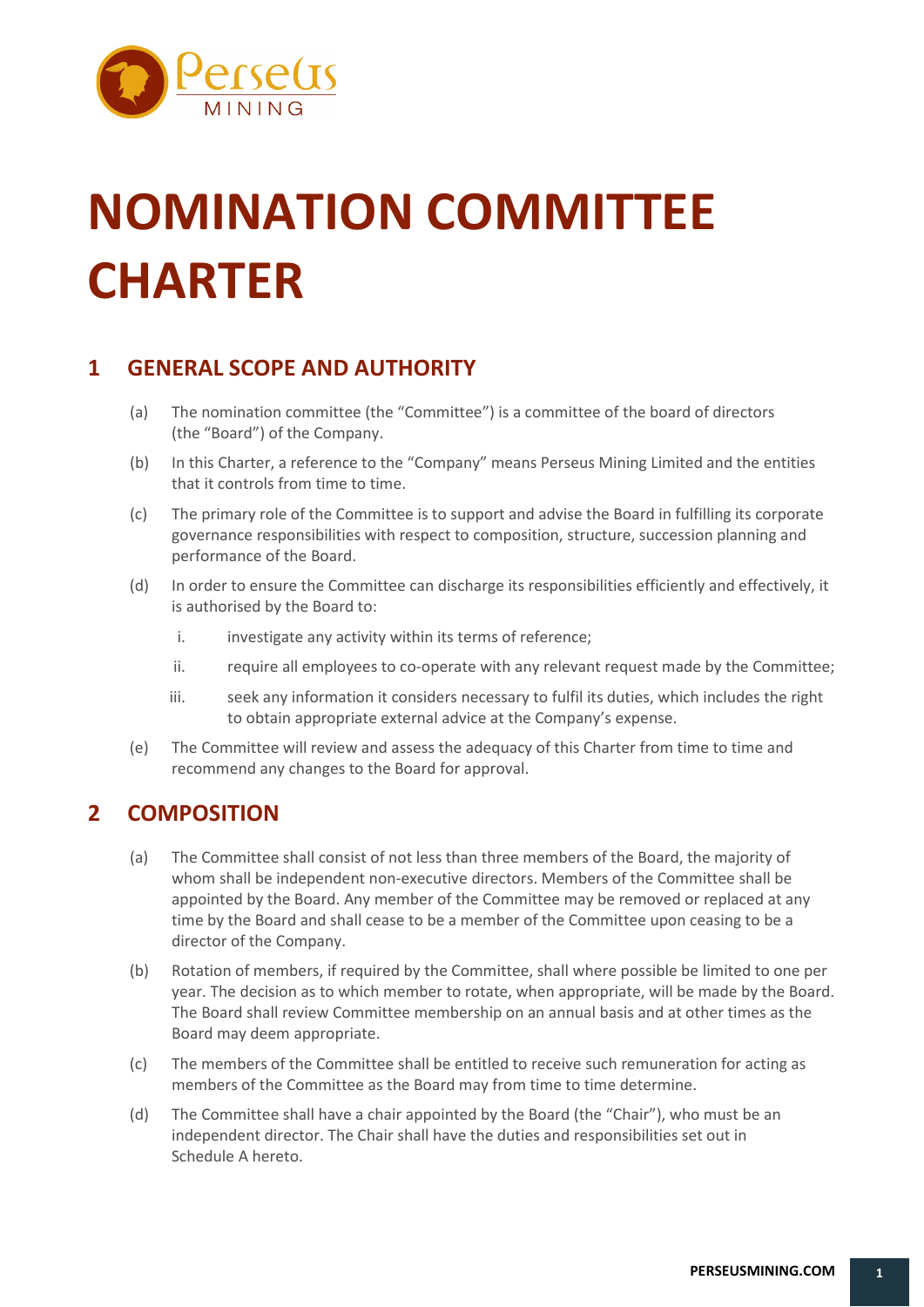

### **3 MEETINGS**

- (a) The Committee will meet as circumstances require for it to undertake its role effectively and at least once a year.
- (b) Committee meetings may be held in person, over the telephone or as the Committee may otherwise deem fit. The time at which, and the place where meetings of the Committee shall be held, and the procedure in all respects of such meetings shall be determined by the Committee, unless otherwise provided by the Company's Constitution or by the Board. Where deemed appropriate by the Chair of the Committee, meetings and subsequent approvals may be held or concluded by way of a circular written resolution.
- (c) No business may be transacted by the Committee except at a meeting at which a quorum of the Committee is present. Two Committee members shall constitute a quorum.
- (d) Each Committee member will have one vote and decisions are made by majority vote. The Chair of the Committee does not have a casting vote where there is a tied vote. If a tied vote occurs, the motion will lapse.
- (e) The secretary of the Committee ("Secretary") will be the Company Secretary or such other person appointed by the Board. Minutes of the Committee meetings shall be maintained by the Secretary.
- (f) The Committee may invite such other persons to attend its meetings, including executives and other employees of the Company and any third parties, as it deems necessary.

## **4 DUTIES AND RESPONSIBILITIES**

#### In order to fulfil its responsibilities to the Board the Committee will:

- **(a) Board composition** 
	- i. Make recommendations to the Board on matters relating to the size and composition of the Board;
	- ii. Make recommendations to the Board in relation to the appropriate mix of skills, experience, expertise, independence and diversity on the Board and assess the extent to which the required skills are represented on the Board through a Board skill matrix;
	- iii. Make recommendations to the Board in relation to director succession, including the succession of the Chair of the Board, to maintain an appropriate mix of skills, experience, expertise and diversity;

#### **(b) Appointment, election and re-election of directors**

- i. Establish processes for the selection of suitable candidates for appointment to the Board and the re-appointment of incumbent directors;
- ii. Make recommendations to the Board regarding the appointment and re-appointment of directors;
- iii. Make recommendations to the Board regarding the terms of appointment of nonexecutive directors;
- iv. Ensure that an appropriate program is in place for inducting new directors and providing appropriate professional development opportunities for directors to maintain the skills and knowledge needed to perform their role effectively;

#### **(c) Management succession**

Make recommendations to the Board on succession planning for the Managing Director;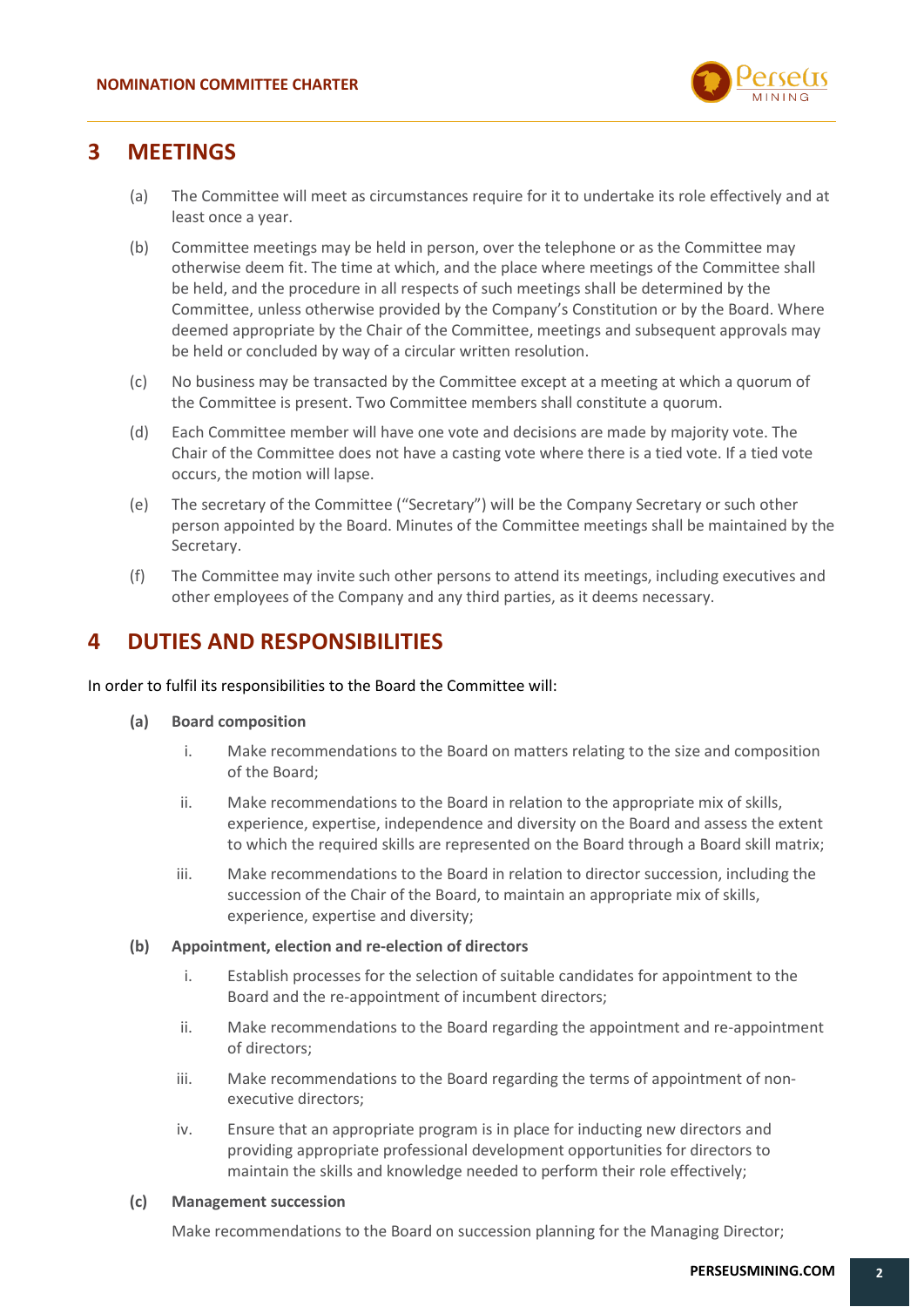

#### **(d) Other**

Perform any other duties and activities that it or the Board considers appropriate.

## **5 APPROVAL AND REVIEW**

This Charter is to be reviewed as needed to ensure that it meets best practice standards, taking into account the size and activities of the Company and the needs of the Company and the Board.

| REV.<br>NO. | <b>PREPARED/</b><br>UPDATED BY | <b>REVIEWED</b> | <b>APPROVED</b> | <b>DATE</b> | <b>DESCRIPTION/</b><br><b>CHANGE EFFECTED</b> |
|-------------|--------------------------------|-----------------|-----------------|-------------|-----------------------------------------------|
|             |                                | Perseus Board   | Perseus Board   | 25/08/2020  | Revision                                      |

**3**